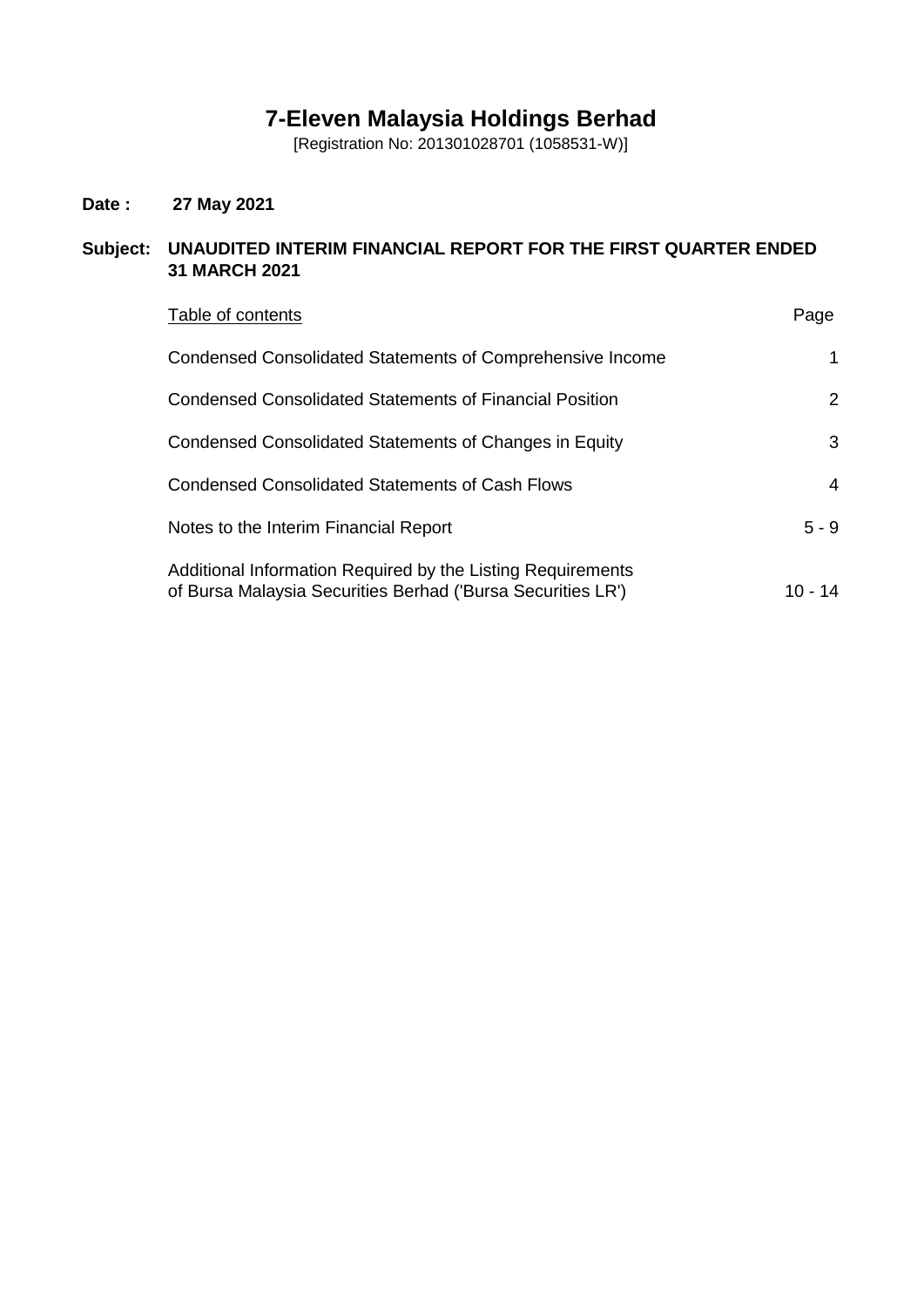# **UNAUDITED INTERIM FINANCIAL REPORT FOR THE FIRST QUARTER ENDED 31 MARCH 2021 CONDENSED CONSOLIDATED STATEMENTS OF COMPREHENSIVE INCOME**

|                                                               | <b>CURRENT AND</b>        |                        |  |
|---------------------------------------------------------------|---------------------------|------------------------|--|
|                                                               | <b>CUMULATIVE QUARTER</b> |                        |  |
|                                                               | 3 months ended            |                        |  |
|                                                               | 31.3.2021                 | Restated*<br>31.3.2020 |  |
|                                                               | <b>RM'000</b>             | <b>RM'000</b>          |  |
| Revenue                                                       | 657,129                   | 619,667                |  |
| Cost of sales                                                 | (481, 043)                | (426, 745)             |  |
| <b>Gross profit</b>                                           | 176,086                   | 192,922                |  |
| Other operating income                                        | 40,748                    | 32,785                 |  |
| Selling and distribution expenses                             | (147, 967)                | (159, 919)             |  |
| Administrative and other operating expenses                   | (33, 738)                 | (35, 361)              |  |
| <b>Profit from operations</b>                                 | 35,129                    | 30,427                 |  |
| Finance costs                                                 | (14, 723)                 | (10, 339)              |  |
| Share of results of an associate                              |                           | (344)                  |  |
| Profit before tax                                             | 20,406                    | 19,744                 |  |
| Income tax expense                                            | (6,868)                   | (8, 374)               |  |
| <b>Profit after tax</b>                                       | 13,538                    | 11,370                 |  |
| Profit after tax attributable to:                             |                           |                        |  |
| Equity holders of the Company                                 | 11,685                    | 11,371                 |  |
| Non-controlling interest                                      | 1,853                     | (1)                    |  |
|                                                               | 13,538                    | 11,370                 |  |
| Total comprehensive income for the<br>financial year          |                           |                        |  |
| Equity holders of the Company<br>Non-controlling interest     | 11,685<br>1,853           | 11,371<br>(1)          |  |
|                                                               | 13,538                    | 11,370                 |  |
| Basic/diluted earnings per ordinary share (sen)<br>(Note B11) | 1.03                      | 0.99                   |  |

\* The presentation and classification in the previous financial year have been reclassed to conform with current year's presentation.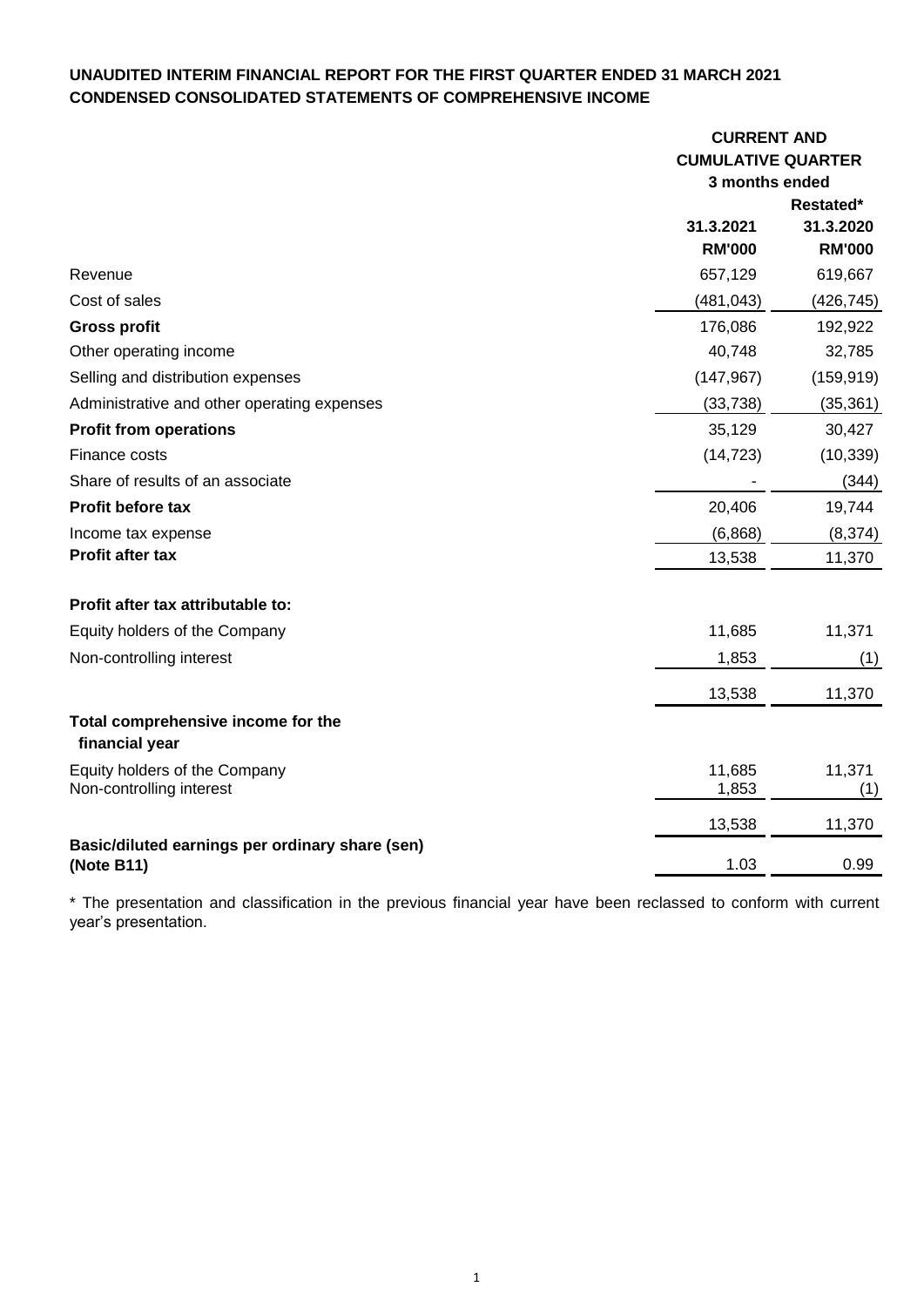## **UNAUDITED INTERIM FINANCIAL REPORT FOR THE FIRST QUARTER ENDED 31 MARCH 2021 CONDENSED CONSOLIDATED STATEMENTS OF FINANCIAL POSITION**

|                                                                     |                  | <b>The Group</b> |
|---------------------------------------------------------------------|------------------|------------------|
|                                                                     | <b>Unaudited</b> | <b>Audited</b>   |
|                                                                     | As at            | As at            |
|                                                                     | 31.3.2021        | 31.12.2020       |
| <b>Assets</b>                                                       | <b>RM'000</b>    | <b>RM'000</b>    |
| <b>Non-current assets</b>                                           |                  |                  |
| Property, plant and equipment                                       | 367,218          | 346,484          |
| Right of use assets                                                 | 665,550          | 672,881          |
| Intangible assets                                                   | 451,836          | 425,492          |
| Other investments                                                   | 11,678           | 5,174            |
| Sundry receivables                                                  | 13,646           | 13,782           |
| Deferred tax assets                                                 | 2,517            | 6,777            |
|                                                                     |                  |                  |
|                                                                     | 1,512,445        | 1,470,590        |
| <b>Current assets</b>                                               |                  |                  |
| Inventories                                                         | 322,023          | 288,947          |
| Sundry receivables                                                  | 98,373           | 96,183           |
| Other investment                                                    | 55,578           | 46,149           |
| Cash and bank balances                                              | 115,476          | 134,980          |
|                                                                     | 591,450          | 566,259          |
| <b>Total assets</b>                                                 | 2,103,895        | 2,036,849        |
|                                                                     |                  |                  |
| <b>Equity and liabilities</b>                                       |                  |                  |
| Equity attributable to equity holders of the Company                |                  |                  |
| Share capital                                                       | 1,485,138        | 1,485,138        |
| <b>Treasury shares</b>                                              | (158, 074)       | (157, 243)       |
| Capital reorganisation deficit                                      | (1,343,248)      | (1,343,248)      |
| Assets revaluation reserve                                          | 42,214           | 42,214           |
| <b>Retained profits</b>                                             | 51,584           | 39,899           |
|                                                                     | 77,614           | 66,760           |
| Non-controlling interest                                            | 109,769          | 94,461           |
|                                                                     | 187,383          | 161,221          |
| <b>Total equity</b>                                                 |                  |                  |
| <b>Non-current liabilities</b>                                      |                  |                  |
| Provisions                                                          | 9,835            | 9,572            |
| <b>Borrowings</b>                                                   | 332,289          | 331,710          |
| Lease liabilities                                                   | 552,819          | 559,833          |
| <b>Contract liabilities</b>                                         | 11,297           | 10,563           |
| Deferred tax liabilities                                            | 56,584           | 61,255           |
|                                                                     |                  |                  |
|                                                                     | 962,824          | 972,933          |
| <b>Current liabilities</b>                                          |                  |                  |
| Provisions                                                          | 538              | 1,936            |
| <b>Borrowings</b>                                                   | 230,464          | 201,365          |
| Trade payables                                                      | 455,840          | 441,498          |
| Other payables                                                      | 152,869          | 143,481          |
| Lease liabilities                                                   | 101,142          | 100,016          |
| <b>Contract liabilities</b>                                         | 5,170            | 3,981            |
| <b>Taxation</b>                                                     |                  |                  |
|                                                                     | 7,665            | 10,418           |
|                                                                     | 953,688          | 902,695          |
| <b>Total liabilities</b>                                            | 1,916,512        | 1,875,628        |
| <b>Total equity and liabilities</b>                                 | 2,103,895        | 2,036,849        |
| Net assets per share attributable to ordinary equity holders of the |                  |                  |
| Company, based on number of outstanding shares                      |                  |                  |
| in issue with voting rights (sen)                                   |                  |                  |
|                                                                     | 6.87             | 5.91             |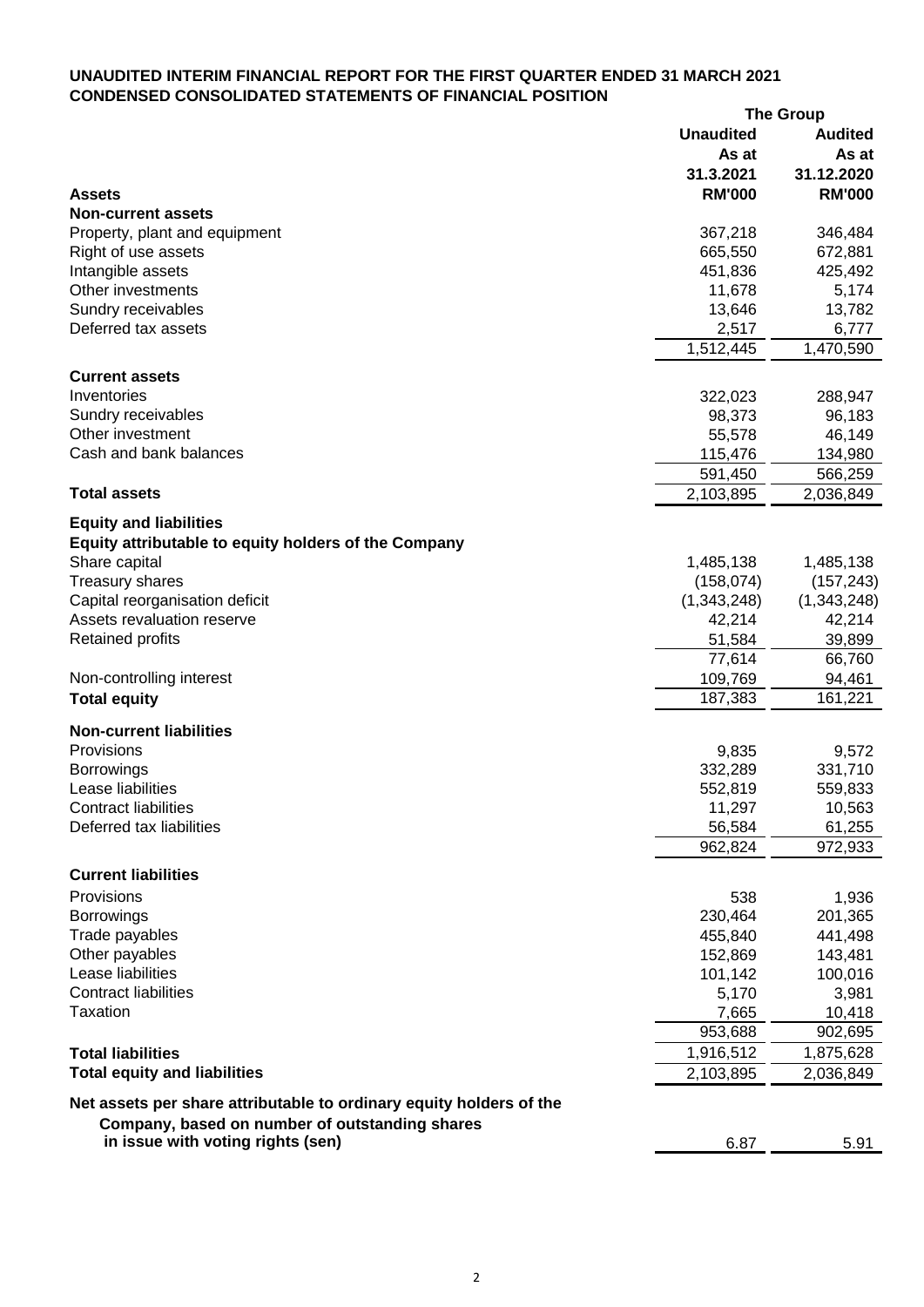### **UNAUDITED INTERIM FINANCIAL REPORT FOR THE FIRST QUARTER ENDED 31 MARCH 2021 CONDENSED CONSOLIDATED STATEMENTS OF CHANGES IN EQUITY**

|                                                                                                                   | Attributable to Equity Holders of the Company |                                            |                                                       |                                                          |                                             |                               |                                                  |                                         |
|-------------------------------------------------------------------------------------------------------------------|-----------------------------------------------|--------------------------------------------|-------------------------------------------------------|----------------------------------------------------------|---------------------------------------------|-------------------------------|--------------------------------------------------|-----------------------------------------|
|                                                                                                                   | <b>Share</b><br>capital<br><b>RM'000</b>      | <b>Treasury</b><br>shares<br><b>RM'000</b> | Capital<br>reorganisation<br>deficit<br><b>RM'000</b> | <b>Assets</b><br>revaluation<br>reserve<br><b>RM'000</b> | <b>Retained</b><br>profits<br><b>RM'000</b> | <b>Total</b><br><b>RM'000</b> | Non-<br>controlling<br>interest<br><b>RM'000</b> | <b>Total</b><br>equity<br><b>RM'000</b> |
| At 1 January 2021                                                                                                 |                                               |                                            |                                                       |                                                          |                                             |                               |                                                  |                                         |
| As previously stated                                                                                              | 1,485,138                                     | (157, 243)                                 | (1,343,248)                                           | 42,214                                                   | 39,899                                      | 66,760                        | 94,461                                           | 161,221                                 |
| Acquisition of a subsidiaries                                                                                     |                                               |                                            |                                                       |                                                          |                                             |                               | 13,455                                           | 13,455                                  |
| Acquisition of treasury shares                                                                                    |                                               | (831)                                      |                                                       |                                                          |                                             | (831)                         |                                                  | (831)                                   |
| Total comprehensive income                                                                                        |                                               |                                            |                                                       | $\blacksquare$                                           | 11,685                                      | 11,685                        | 1,853                                            | 13,538                                  |
| At 31 March 2021                                                                                                  | 1,485,138                                     | (158, 074)                                 | (1,343,248)                                           | 42,214                                                   | 51,584                                      | 77,614                        | 109,769                                          | 187,383                                 |
| At 1 January 2020                                                                                                 |                                               |                                            |                                                       |                                                          |                                             |                               |                                                  |                                         |
| As previously stated                                                                                              | 1,485,138                                     | (128, 928)                                 | (1,343,248)                                           | 41,969                                                   | 46,985                                      | 101,916                       | 195                                              | 102,111                                 |
| Acquisition of a subsidiary                                                                                       |                                               |                                            |                                                       |                                                          |                                             |                               | 95,197                                           | 95,197                                  |
| Acquisition of treasury shares                                                                                    |                                               | (28, 315)                                  |                                                       |                                                          |                                             | (28, 315)                     |                                                  | (28, 315)                               |
| Changes in subsidiary's ownership<br>interests that do not result in a<br>loss of control                         |                                               |                                            |                                                       |                                                          | (10, 398)                                   | (10, 398)                     | (2, 394)                                         | (12, 792)                               |
| Total comprehensive income                                                                                        |                                               |                                            |                                                       | 245                                                      | 29,766                                      | 30,011                        | 5,587                                            | 35,598                                  |
| <b>Transaction with owners:</b><br>Dividends on ordinary shares,<br>representing total transaction<br>with owners |                                               |                                            |                                                       |                                                          | (26, 454)                                   | (26, 454)                     |                                                  | (26, 454)                               |
| Dividends paid to non-controlling<br>interests                                                                    |                                               |                                            |                                                       |                                                          |                                             |                               | (4, 124)                                         | (4, 124)                                |
| At 31 December 2020                                                                                               | 1,485,138                                     | (157, 243)                                 | (1,343,248)                                           | 42,214                                                   | 39,899                                      | 66,760                        | 94,461                                           | 161,221                                 |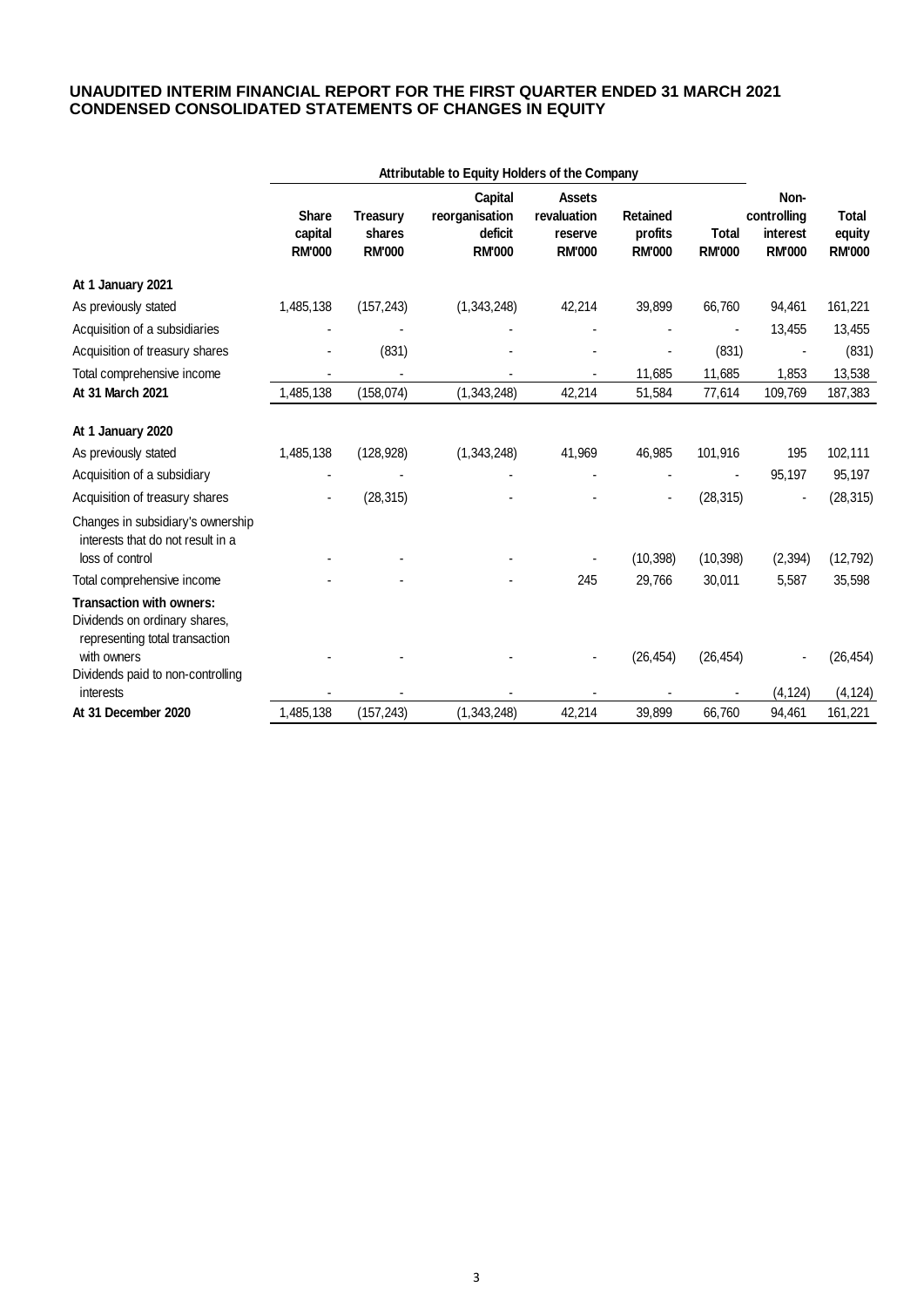# **UNAUDITED INTERIM FINANCIAL REPORT FOR THE FIRST QUARTER ENDED 31 MARCH 2021 CONDENSED CONSOLIDATED STATEMENTS OF CASH FLOWS**

|                                                                                        | <b>CUMULATIVE QUARTER</b> |               |
|----------------------------------------------------------------------------------------|---------------------------|---------------|
|                                                                                        | 3 months ended            |               |
|                                                                                        | 31.3.2021                 | 31.3.2020     |
|                                                                                        | <b>RM'000</b>             | <b>RM'000</b> |
| Cash flows from operating activities                                                   |                           |               |
| Cash receipts from customers and other receivables                                     | 697,135                   | 640,606       |
| Cash paid to suppliers and employees                                                   | (621, 422)                | (574, 422)    |
| Cash generated from operations                                                         | 75,713                    | 66,184        |
| Interest paid                                                                          | (5,484)                   | (2, 452)      |
| Tax paid                                                                               | (10, 610)                 | (4,942)       |
| Net cash generated from operating activities                                           | 59,619                    | 58,790        |
| Cash flows from investing activities                                                   |                           |               |
| Acquisition of an associate                                                            |                           | (7, 512)      |
| Acquisition of subsidiaries and businesses                                             | (24, 595)                 | (322, 604)    |
| Acquisition of quoted shares                                                           | (4,714)                   |               |
| Purchase of property, plant and equipment                                              | (10, 382)                 | (14, 885)     |
| Proceeds from disposal of property, plant and equipment                                | 822                       | 49            |
| Dividend received                                                                      | 15                        | 29            |
| Interest received                                                                      | 474                       | 223           |
| Increase in pledge fixed deposits with licensed bank                                   | (1, 114)                  |               |
| Net change in short term funds                                                         | (9,305)                   |               |
| Net cash used in investing activities                                                  | (48,799)                  | (344, 700)    |
| Cash flows from financing activities                                                   |                           |               |
| Proceeds from bankers' acceptances                                                     | 90,300                    | 63,300        |
| Proceeds from term loan                                                                | 3,730                     | 354,645       |
| Proceeds from revolving credit                                                         | 20,000                    |               |
| Payment of principal portion of lease liabilities                                      | (36, 405)                 | (27, 119)     |
| Repayment of bankers' acceptances                                                      | (86, 120)                 | (60, 500)     |
| Repayment of term loans                                                                | (24, 202)                 | (4,800)       |
| Repayment of hire purchase and finance lease liabilities                               | (27)                      | (33)          |
| Net cash (used in)/from financing activities                                           | (32, 724)                 | 325,493       |
| Net (decrease)/increase in cash and cash equivalents                                   | (21, 904)                 | 39,583        |
| Cash and cash equivalents at beginning of the financial period                         | 134,773                   | 96,207        |
| Cash and cash equivalents at end of the financial period                               | 112,869                   | 135,790       |
| Cash and cash equivalents at the end of the financial period comprises the following:- |                           |               |
| Cash and bank balances                                                                 | 112,701                   | 135,790       |
| Fixed deposits with licensed banks                                                     | 2,775                     | 1,361         |
|                                                                                        | 115,476                   | 137,151       |

Less: Fixed deposit pledged to licensed bank (2,607) (1,361)

112,869 135,790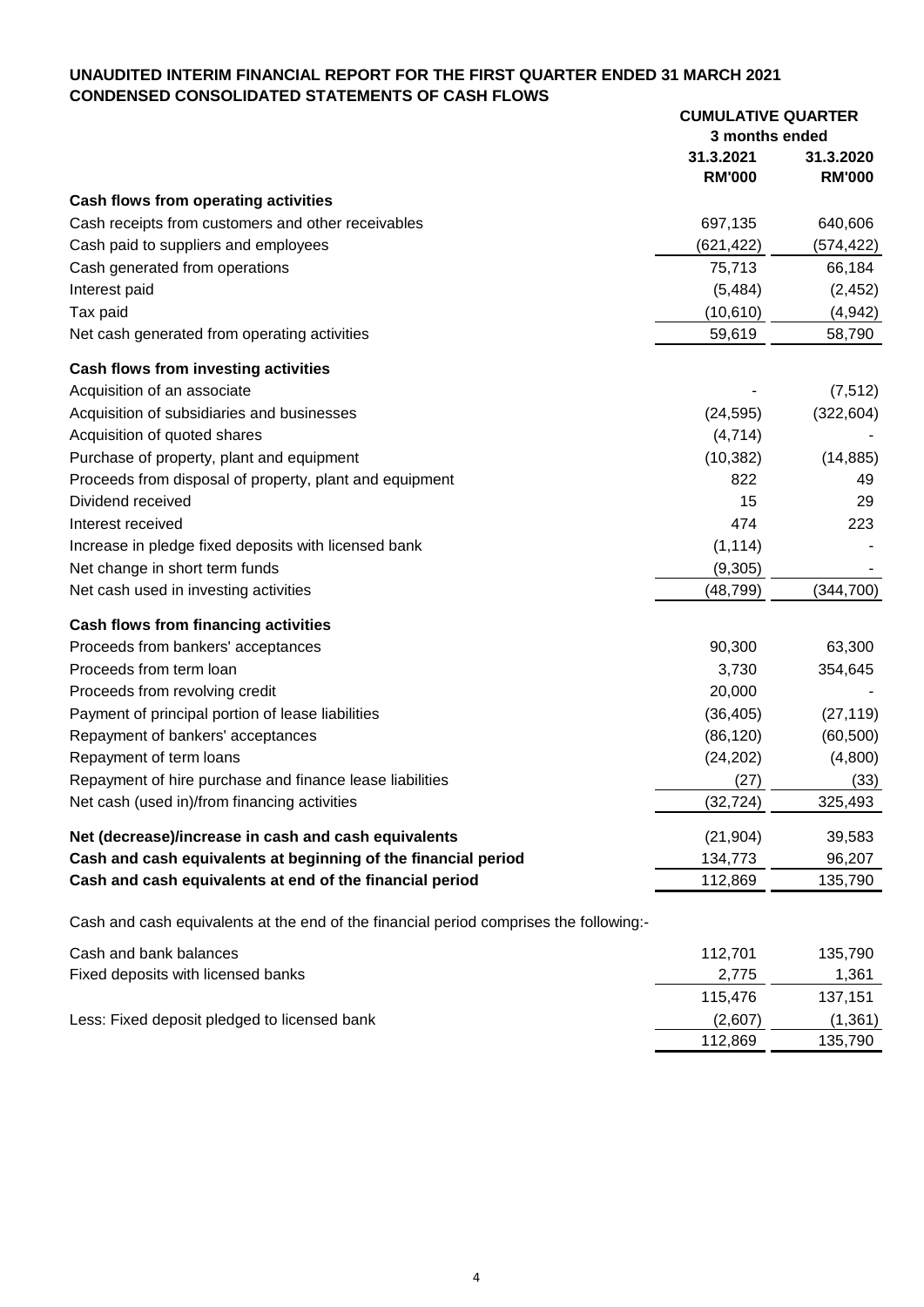### **A1. CORPORATE INFORMATION**

7-Eleven Malaysia Holdings Berhad ("SEM" or "the Company") is a public limited liability company, incorporated and domiciled in Malaysia.

SEM is an investment holding company, with 2 major subsidiaries:-

- (a) 7-Eleven Malaysia Sdn Bhd ("7EMSB"), which manages the operations and franchising of the convenience store chain under the "7-Eleven" brand; and
- (b) Caring Pharmacy Group Berhad, which operates the pharmaceutical retail chain under the "Caring", "Wellings" and "Georgetown" brands.

The Company and its subsidiaries are collectively referred to as the Group.

#### **A2. BASIS OF PREPARATION**

The interim financial report is unaudited and has been prepared in accordance with the requirements of Malaysian Financial Reporting Standard ("MFRS") 134 Interim Financial Reporting issued by the Malaysian Accounting Standards Board and paragraph 9.22 and Appendix 9B of the Listing Requirements of Bursa Malaysia Securities Berhad. It should be read in conjunction with the Group's annual audited financial statements for the year ended 31 December 2020.

The interim financial report is presented in Ringgit Malaysia ("RM") and all values are rounded to the nearest thousand ("RM'000") except when otherwise indicated.

### **A3. CHANGES IN ACCOUNTING POLICIES**

The accounting policies and methods of computation adopted in the preparation of the interim financial report are consistent with those adopted in the audited financial statements for the year ended 31 December 2020 except as follows:

On 1 January 2021, the Group adopted the following amended MFRSs mandatory for annual financial period beginning on or after 1 January 2021:

| <b>Description</b>                                                                                     | <b>Effective for annual</b><br>financial periods<br>beginning on<br>or after |
|--------------------------------------------------------------------------------------------------------|------------------------------------------------------------------------------|
| Amendments to MFRS 9, MFRS 139, MFRS 7, MFRS 4 and MFRS 16:<br>Interest Rate Benchmark Reform- Phase 2 | 1 January 2021                                                               |

Adoption of the above standards and interpretations did not have any significant impact on the financial performance or position of the Group.

The standards, amendments to standards and IC Interpretation that are issued but not yet effective up to the date of issuance of the Group's financial statements are disclosed below:

|                                                                                  | <b>Effective for annual</b> |
|----------------------------------------------------------------------------------|-----------------------------|
|                                                                                  | financial periods           |
|                                                                                  | beginning on                |
|                                                                                  | or after                    |
| MFRS 3: Reference to Conceptual Framework (Amendments to MFRS 3)                 | 1 January 2022              |
| MFRS 9: Fees in the 10% Test for Derecognition of Financial Liabilities          | 1 January 2022              |
| Amendments to MFRS 116 Property, Plant and Equipment:                            | 1 January 2022              |
| Proceeds before Intended Use                                                     |                             |
| Amendments to MFRS 137 Provisions, Contingent Liabilities and Contingent Assets: | 1 January 2022              |
| Onerous Contracts- Cost of Fulfilling a Contract                                 |                             |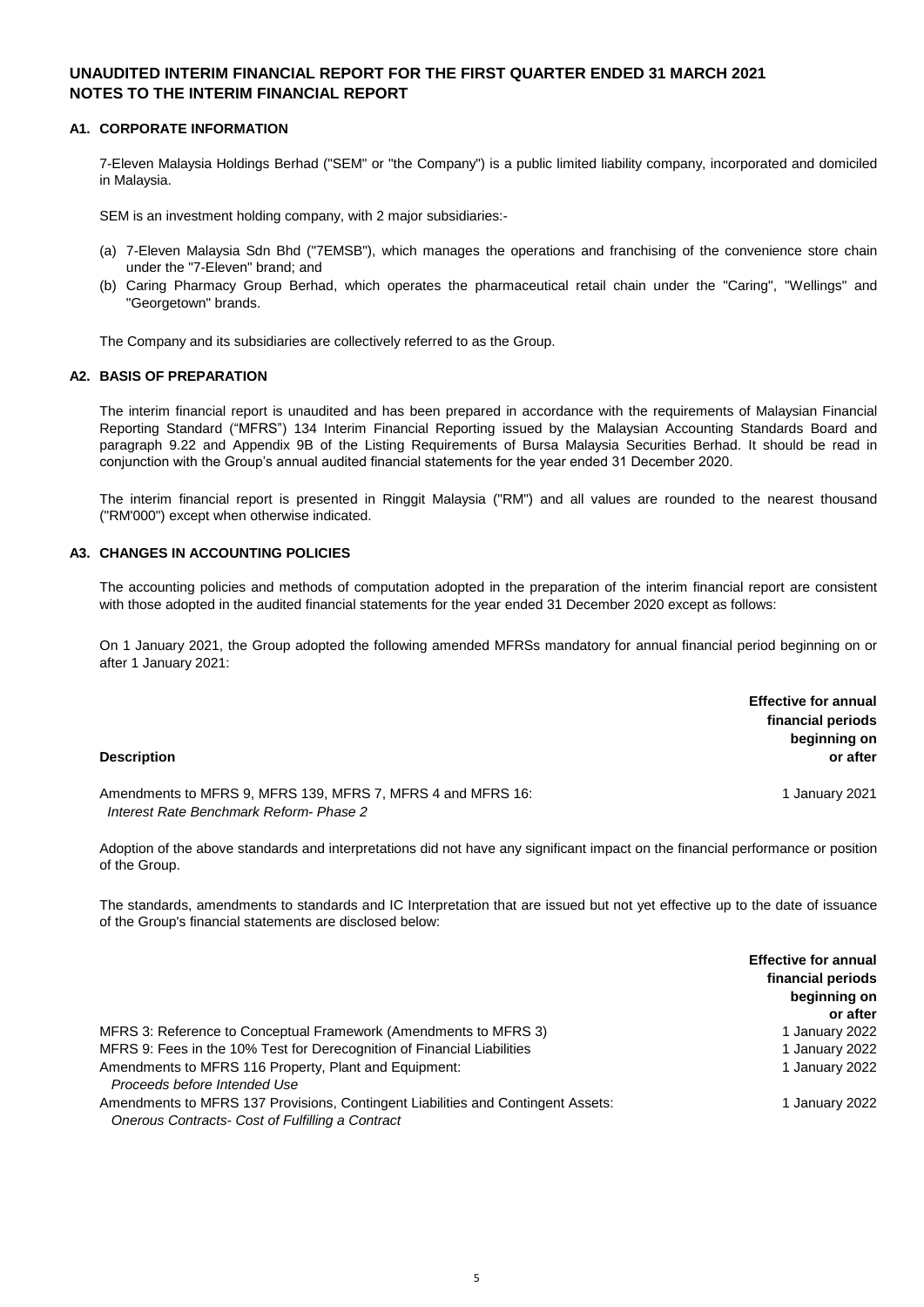### **A3. CHANGES IN ACCOUNTING POLICIES (CONT'D)**

|                                                                                             | <b>Effective for annual</b><br>financial periods |
|---------------------------------------------------------------------------------------------|--------------------------------------------------|
|                                                                                             | beginning on                                     |
| <b>Description</b>                                                                          | or after                                         |
| Annual improvements to MFRS Standards 2018 - 2020 Cycle                                     | 1 January 2022                                   |
| Amendments to MFRS 1: First-time Adoption of Malaysian Financial Reporting Standards<br>(i) |                                                  |
| Amendments to MFRS 3: Business Combination<br>(ii)                                          |                                                  |
| Amendments to MFRS 9: Financial Instruments<br>(iii)                                        |                                                  |
| (iv) Amendments to MFRS 16: Leases                                                          |                                                  |
| Amendments to MFRS 141: Agriculture<br>(v)                                                  |                                                  |
| MFRS 108: Definition of Accounting Estimates (Amendments to MFRS 108)                       | 1 January 2023                                   |
| MFRS 101: Disclosure of Accounting Policies (Amendments to MFRS 101)                        | 1 January 2023                                   |
| Amendments to MFRS 101 Presentation of Financial Statements:                                |                                                  |
| Classification of Liabilities as Current or Non-current                                     | 1 January 2023                                   |
| <b>MFRS 17: Insurance Contracts</b>                                                         | 1 January 2023                                   |
| Amendments to MFRS 17 Insurance Contracts                                                   | 1 January 2023                                   |

The Group has not early adopted any of the new or revised standards and amendments to standards that have been issued but not yet effective for the Group's accounting period beginning on or after 1 January 2021. The Group intend to adopt these standards, if applicable, when they become effective. The initial application of the new or revised MFRSs and Amendments to MFRSs, which will be applied prospectively or which requires extended disclosures, is not expected to have any significant financial impacts to the financial statements of the Group upon their initial adoption.

### **A4. SEASONALITY OR CYCLICALITY OF OPERATIONS**

The business of the Group typically experience higher customer count, transaction value and sales during weekends, public holidays, school holidays and festive periods such as Chinese New Year, Hari Raya, Deepavali and Christmas.

#### **A5. ITEMS OF UNUSUAL NATURE**

There were no unusual items affecting assets, liabilities, equity, net income or cash flows during the financial period under review.

#### **A6. CHANGES IN ESTIMATES**

There were no changes in estimates of amounts reported in prior financial year that have had a material effect in the current financial period.

#### **A7. CHANGES IN COMPOSITION OF THE GROUP**

On 29 January 2021, Caring Pharmacy Retail Management Sdn Bhd ("Caring"), an indirect 75%-owned subsidiary of SEM, completed the acquisitions of equity interests in pharmacy companies as well as business assets comprising the following:

- (i) 67% equity interest in The Pill House Pharmacy Sdn Bhd ("TPH") for a cash consideration of about RM24.94 million;
- (ii) 60% equity interest in Wellings Pharmacy Sdn Bhd ("Wellings") for a cash consideration of RM19.90 million;
- (iii) business assets in three (3) pharmacy outlets held by Farmasi Sri Nibong Sdn Bhd for a cash consideration of RM3.00 million; and
- (iv) business assets in one (1) pharmacy outlet held by Farmasi Sri Nibong (Pekaka) Sdn Bhd for a cash consideration of RM0.45 million.

Accordingly, TPH and Wellings, through Caring, are now 67% and 60%-owned subsidiaries of SEM.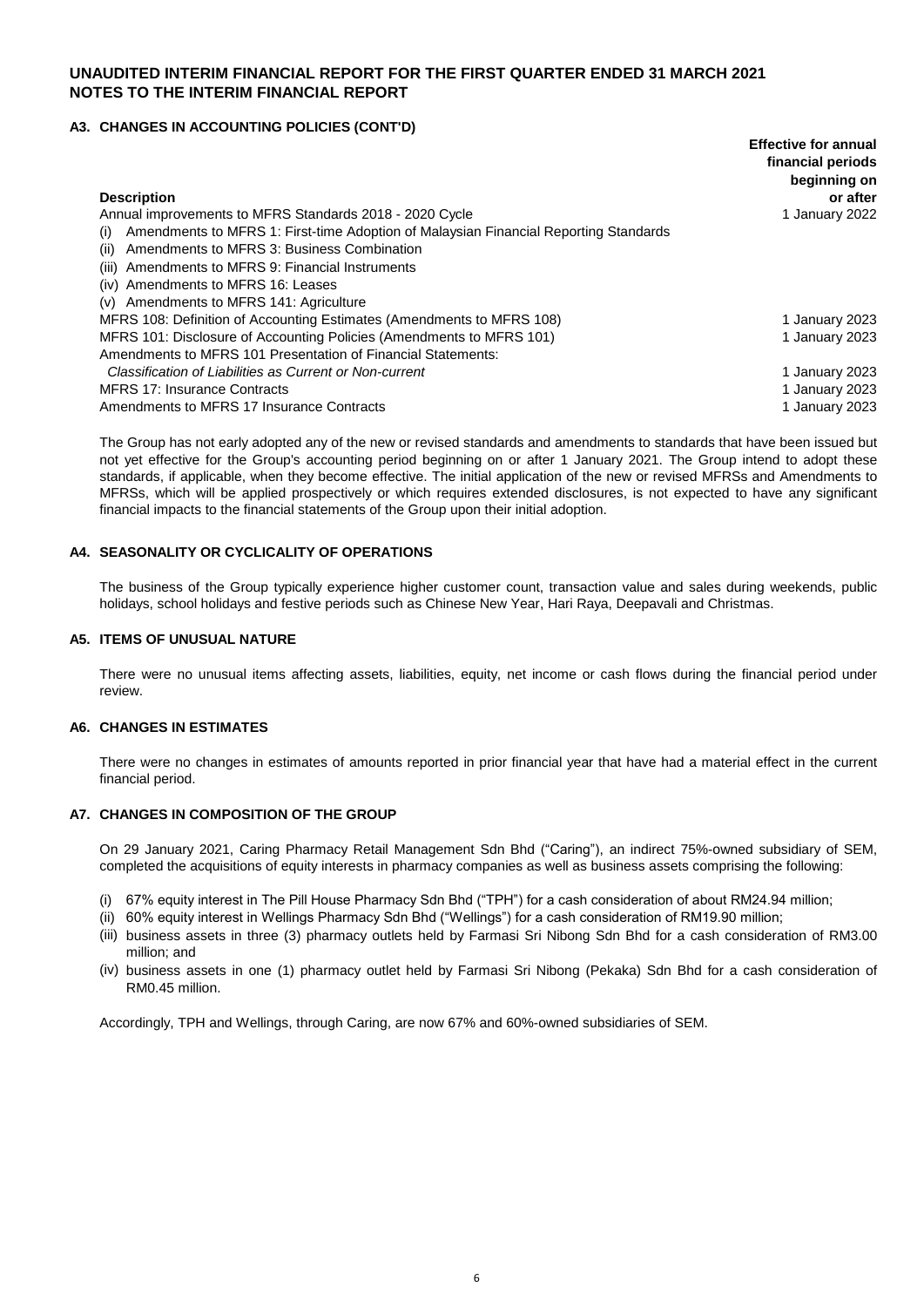#### **A8. DEBT AND EQUITY SECURITIES**

There were no issuances and repayments of debt and equity securities, share cancellations and resales of treasury shares for the current financial period ended 31 March 2021 and period up to the date of this announcement other than the following:-

#### Treasury shares

During the financial period ended 31 March 2021, the Company repurchased 600,000 of its issued ordinary shares from the open market at an average price of RM1.38 per share with internally generated funds. The shares repurchased are being held as treasury shares.

The number of treasury shares bought back and held in hand as at 31 March 2021 are as follows:

| Price per share (RM) |        |         |         | Number of shares |          |
|----------------------|--------|---------|---------|------------------|----------|
| Month                | Lowest | Hiahest | Average |                  | (RM'000) |
| Mar 2021             | 1.36   | 1.40    | 1.38    | 600.000          | 831      |

#### **A9. DIVIDEND PAID**

There was no dividend paid during the financial period ended 31 March 2021.

#### **A10.SEGMENT REPORT**

Segmental analysis for the financial period ended 31 March 2021 is as follows:

|                                          |                 | Inter-        |               |
|------------------------------------------|-----------------|---------------|---------------|
|                                          | <b>External</b> | segment       | Total         |
| Revenue                                  | <b>RM'000</b>   | <b>RM'000</b> | <b>RM'000</b> |
| For the three months ended 31 March 2021 |                 |               |               |
| Convenience stores                       | 449,026         |               | 449,026       |
| Pharmaceutical                           | 208,059         |               | 208,059       |
| <b>Others</b>                            | 44              | 170           | 214           |
| Inter-segment elimination                |                 | (170)         | (170)         |
|                                          | 657,129         |               | 657,129       |
| For the three months ended 31 March 2020 |                 |               |               |
| Convenience stores                       | 619,614         |               | 619,614       |
| <b>Others</b>                            | 53              | 174           | 227           |
| Inter-segment elimination                |                 | (174)         | (174)         |
|                                          | 619,667         |               | 619,667       |

|                                  |                          | <b>CUMULATIVE QUARTER</b> |  |  |  |
|----------------------------------|--------------------------|---------------------------|--|--|--|
|                                  |                          | 3 months ended            |  |  |  |
|                                  | 31.3.2021                | 31.3.2020                 |  |  |  |
| <b>Results</b>                   | <b>RM'000</b>            | <b>RM'000</b>             |  |  |  |
| Convenience stores               | 24,555                   | 37,530                    |  |  |  |
| Pharmaceutical                   | 8.751                    |                           |  |  |  |
| <b>Others</b>                    | 1,349                    | (7, 326)                  |  |  |  |
|                                  | 34,655                   | 30,204                    |  |  |  |
| Interest income                  | 474                      | 223                       |  |  |  |
| <b>Profit from operations</b>    | 35,129                   | 30,427                    |  |  |  |
| Share of results of an associate | $\overline{\phantom{a}}$ | (344)                     |  |  |  |
| Finance costs                    | (14, 723)                | (10,339)                  |  |  |  |
| <b>Profit before tax</b>         | 20,406                   | 19,744                    |  |  |  |
| Income tax expense               | (6,868)                  | (8, 374)                  |  |  |  |
| Net profit for the year          | 13,538                   | 11,370                    |  |  |  |
|                                  |                          |                           |  |  |  |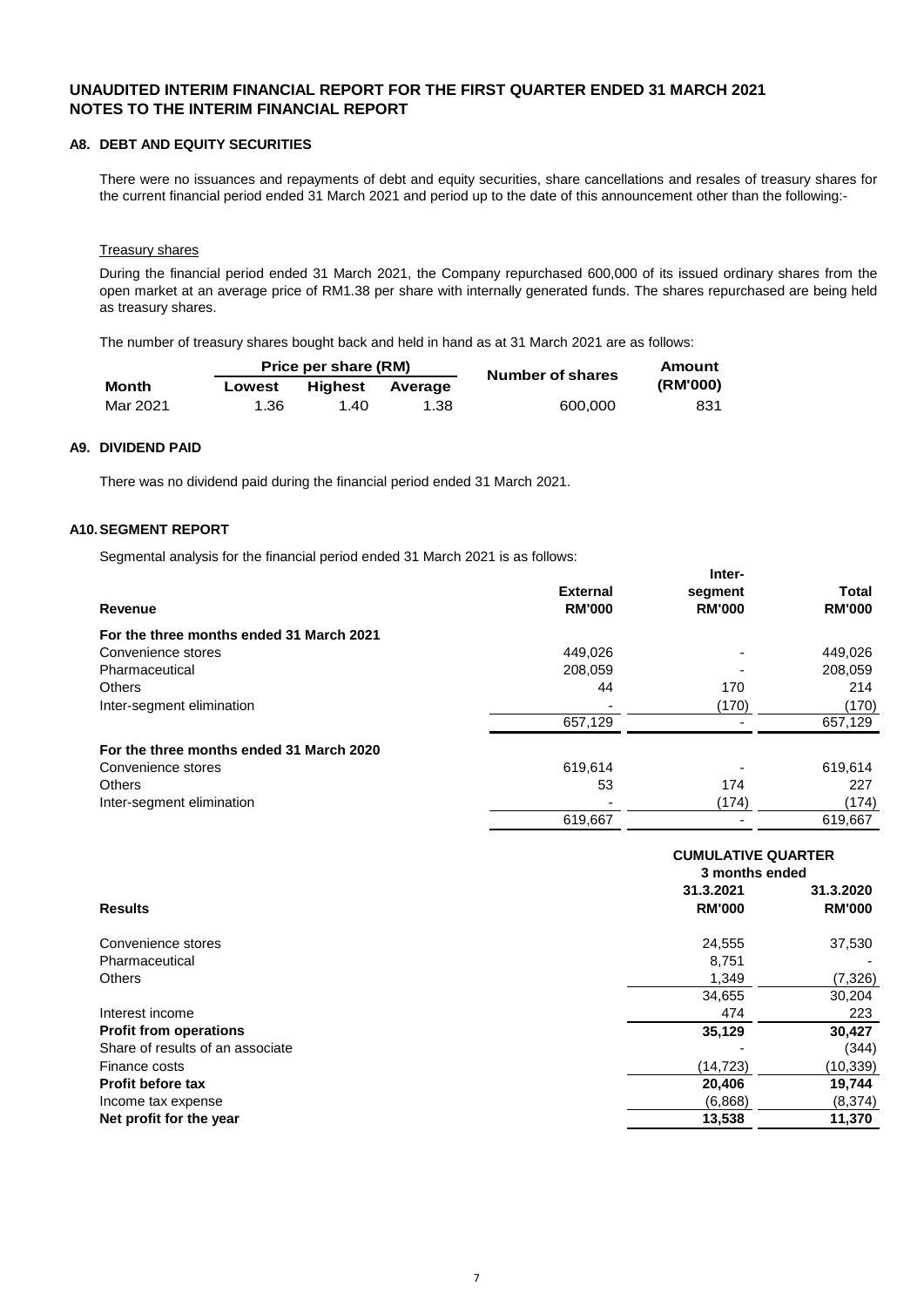### **A11.PROPERTY, PLANT AND EQUIPMENT**

During the 3 months ended 31 March, the Group acquired assets at costs of RM10.4 million (2020 : RM14.9 million). The assets acquired comprise mainly of renovation, furniture, fittings, equipment and computer equipment.

### **A12.SIGNIFICANT RELATED PARTY TRANSACTIONS**

|                                                               |                                   | <b>CUMULATIVE QUARTER</b><br>3 months ended |                            |
|---------------------------------------------------------------|-----------------------------------|---------------------------------------------|----------------------------|
| <b>Transacting party</b>                                      | Type of transaction               | 31.3.2021<br><b>RM'000</b>                  | 31.3.2020<br><b>RM'000</b> |
| With a subsidiary company                                     |                                   |                                             |                            |
| 7-Eleven Malaysia Sdn Bhd<br>("7-Eleven Malaysia" or "7EMSB") | Advances from 7-Eleven Malaysia   | 13,727                                      | 11,818                     |
|                                                               | Interest expense on advances      |                                             |                            |
|                                                               | from 7-Eleven Malaysia            | 1,433                                       | 898                        |
| Convenience Shopping (Sabah)                                  | Interest income on advances to    |                                             |                            |
| Sdn Bhd ("CSSSB")                                             | <b>CSSSB</b>                      | (4, 842)                                    |                            |
| With companies in which TSVT is<br>deemed interested*         |                                   |                                             |                            |
| U Mobile Sdn. Bhd.                                            | Receipts of payment from          |                                             |                            |
| ("U Mobile")                                                  | U Mobile for commission for       |                                             |                            |
|                                                               | sale of mobile phone reloads      | 2,573                                       | 3,700                      |
|                                                               | Payments to U Mobile for reload   |                                             |                            |
|                                                               | transaction values for in-store   |                                             |                            |
|                                                               | services for sale of mobile       |                                             |                            |
|                                                               | phone reloads                     | 41,176                                      | 58,965                     |
|                                                               | Receipts of payment from          |                                             |                            |
|                                                               | U Mobile for advertisement        |                                             |                            |
|                                                               | placement fees                    | 2,282                                       | 2,232                      |
| Securexpress Services Sdn. Bhd.                               | Payments to Securexpress for      |                                             |                            |
| ("Securexpress")                                              | fees relating to the delivery of  |                                             |                            |
|                                                               | merchandise to stores             | 1,931                                       | 2,888                      |
| Berjaya Food Trading Sdn Bhd                                  | Payment to B Food for purchase of |                                             |                            |
| ("B Food")                                                    | beverages                         | 1,347                                       | 694                        |
| Nural Enterprise Sdn Bhd                                      | Payments to Nural for rental of   |                                             |                            |
| ("Nural")                                                     | property                          | 333                                         | 353                        |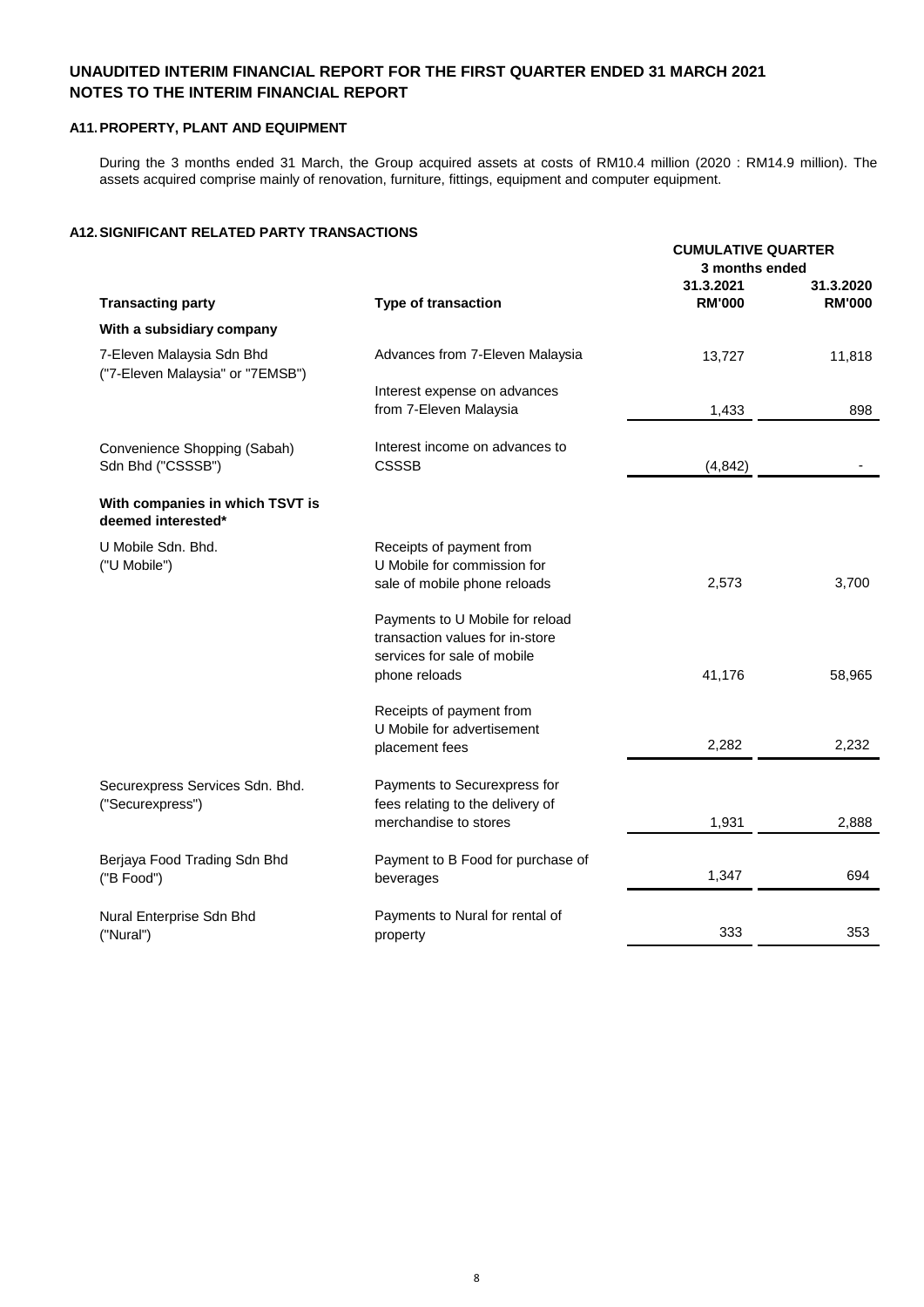### **A12.SIGNIFICANT RELATED PARTY TRANSACTIONS (CONT'D)**

| <b>Transacting party</b>                              |                                                                           | <b>CUMULATIVE QUARTER</b><br>3 months ended |                            |
|-------------------------------------------------------|---------------------------------------------------------------------------|---------------------------------------------|----------------------------|
|                                                       | Type of transaction                                                       | 31.3.2021<br><b>RM'000</b>                  | 31.3.2020<br><b>RM'000</b> |
| With companies in which TSVT is<br>deemed interested* |                                                                           |                                             |                            |
| Sun Media Corporation Sdn Bhd<br>("Sun Media")        | Advertising fees on placement of<br>advertisement in The Sun<br>newspaper | 370                                         | 383                        |
|                                                       |                                                                           |                                             |                            |
|                                                       | Display fees from placement of<br>The Sun newspaper in 7-Eleven's         |                                             |                            |
|                                                       | stores                                                                    | 180                                         | 180                        |
| Razer Pay Holdings Pte. Ltd.                          | Receipts of commission from Razer                                         |                                             |                            |
| and its subsidiary companies<br>("Razer")             | for in-store services                                                     | 8,476                                       |                            |
|                                                       | Payments to Razer for transaction                                         |                                             |                            |
|                                                       | values for in-store services                                              | 883,541                                     |                            |
|                                                       | Receipts of transaction values from                                       |                                             |                            |
|                                                       | Razer for e-wallet transactions                                           | 49,150                                      |                            |

### **A13.CONTINGENT LIABILITIES**

The Group has bank guarantees amounting to RM9,096,563 (31 December 2020: RM9,114,563) as security deposits in favour of various government and statutory bodies, and private companies.

The bank guarantee facility is granted to 7EMSB and Caring on a clean basis.

### **A14.CAPITAL COMMITMENTS**

|                                   | <b>The Group</b>           |                             |
|-----------------------------------|----------------------------|-----------------------------|
|                                   | <b>Unaudited</b>           | <b>Audited</b>              |
|                                   | As at                      | As at                       |
|                                   | 31.3.2021<br><b>RM'000</b> | 31.12.2020<br><b>RM'000</b> |
|                                   |                            |                             |
| Property, plant and equipment     |                            |                             |
| - approved and contracted for     | 6.993                      | 9.492                       |
| - approved but not contracted for | 101,959                    | 116,252                     |
|                                   | 108,952                    | 125,744                     |

### **A15.SUBSEQUENT EVENT**

There were no significant events since the end of this current quarter up to the date of this announcement.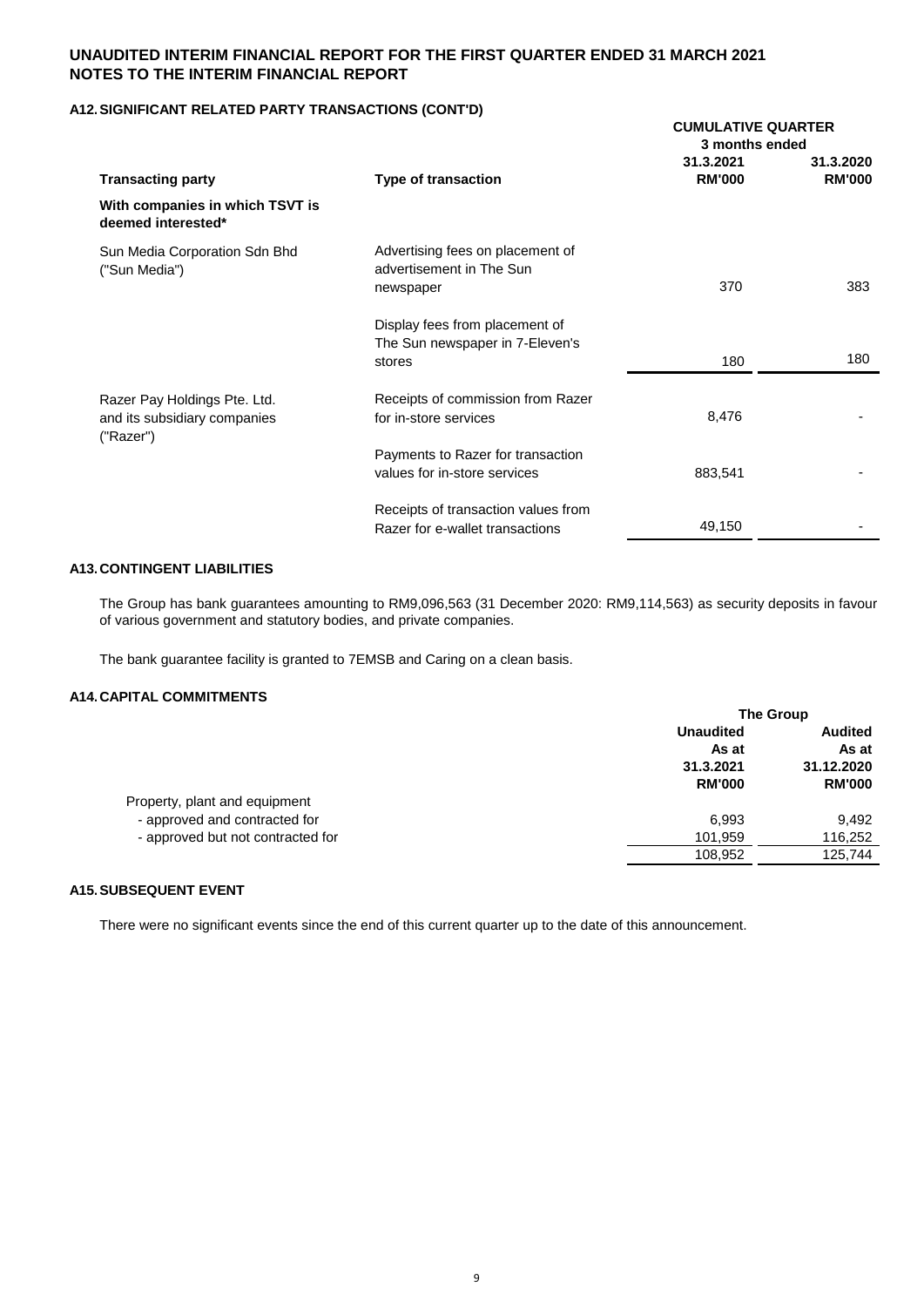# **B1. REVIEW OF THE PERFORMANCE OF THE GROUP**

|            | <b>Convenience</b> |                       | Corporate     | Total         | <b>Total</b>  |
|------------|--------------------|-----------------------|---------------|---------------|---------------|
|            | store              | <b>Pharmaceutical</b> | exercise      | 1Q 2021       | 1Q 2020       |
|            | <b>RM'000</b>      | <b>RM'000</b>         | <b>RM'000</b> | <b>RM'000</b> | <b>RM'000</b> |
| Revenue    | 449.070            | 208,059               | ΝA            | 657.129       | 619,667       |
| <b>PAT</b> | 10,179             | 6,402                 | (3,043)       | 13,538        | 11,370        |

### **Review of Current Quarter Performance versus Corresponding Quarter Last Year**

The Group's performance in the current quarter was affected by the Covid-19 pandemic. Our operations and store operating hours were restricted during the various stages of Movement Control Order ("MCO"); several states were placed under the MCO 2.0, from 13 January 2021, which was subsequently replaced with the CMCO from 5 March 2021.

# **Convenience Stores Segment**

Revenue from convenience stores declined by RM170.6m or 27.5%. Most product categories recorded lower revenue resulting in lower gross profits.

Operating expenses decreased for the current quarter by RM47.0m or 24.8%, due to lower wages from a hiring freeze, lower inventory shrinkages, utilities, maintenance and rents. Excluding expenses incurred for corporate exercise, the convenience store segment recorded a core Profit After Tax of RM10.2m.

Corporate exercise expenses comprise primarily professional fees, interest to finance the acquisition of Caring Group and fair value gain from investments in quoted shares, amounted to RM3.0m for the quarter.

### **Pharmaceutical segment**

The segment contributed a Revenue and Profit After Tax of RM208.1m and RM6.4m respectively in the current quarter.

### **Consolidated Group**

The Group's consolidated Profit after Tax for the current quarter, after taking into consideration corporate exercise expenses stands at RM13.5m, an increase of RM2.2m or 19.1%.

#### **B2. MATERIAL CHANGES IN THE PROFIT BEFORE TAXATION FOR THE CURRENT QUARTER AS COMPARED WITH THE IMMEDIATE PRECEDING QUARTER**

The Group recorded a higher Profit before Tax for the first quarter by RM6.7m or 49.4% against the immediate preceding quarter mainly due to higher revenue and lower operating expenses incurred in current quarter.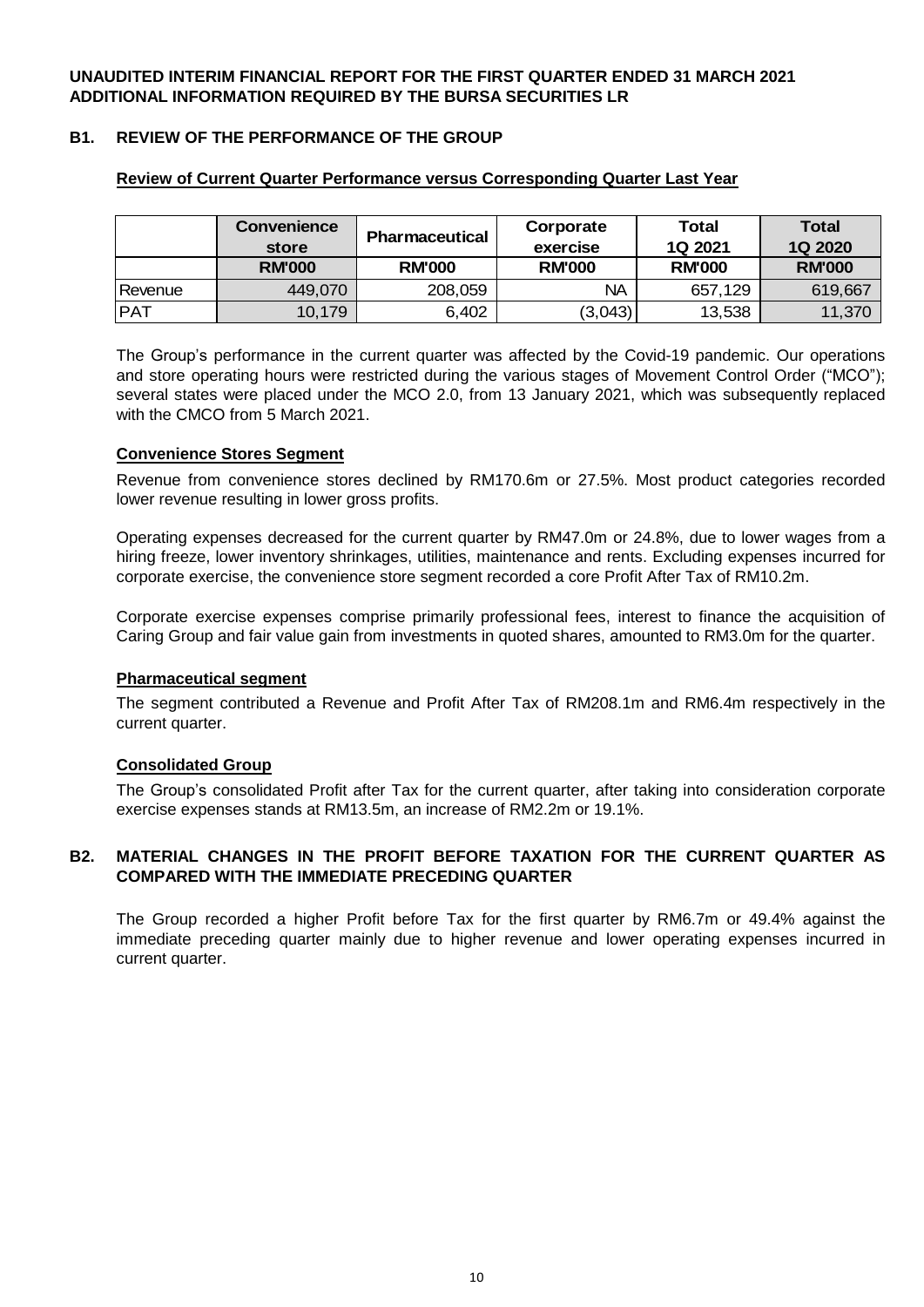### **B3. PROSPECTS**

The trading conditions and the overall consumer sentiment will continue to be influenced by the reintroduction of MCO 3.0 nationwide starting on May 2021 and the progress of National Covid-19 Immunisation Programme. The Group will continue to explore opportunities for growth in other channels and innovation in our product offerings. We will also continue to focus on our customer's needs, pursuing our core strategy pillars of Operational Excellence, Cost Management and Commercial Innovation, at the same time refreshing the 7-Eleven and Caring brand in the mind of customers though refreshed stores, innovations in our pricing, promotions, and developing exciting products. Additionally, we note that the retail pharmaceutical segment proved a resilient and defensive sector which was bolstered by the pandemic, as consumer focus shifted towards positive health-seeking behaviours and preventive measures. Thus, we believe this will continue to augur well for the segment and the Group.

# **B4. VARIANCE OF ACTUAL RESULTS FROM PROFIT FORECAST AND PROFIT GUARANTEE**

The Group did not issue any profit forecast or profit estimate previously in any public document.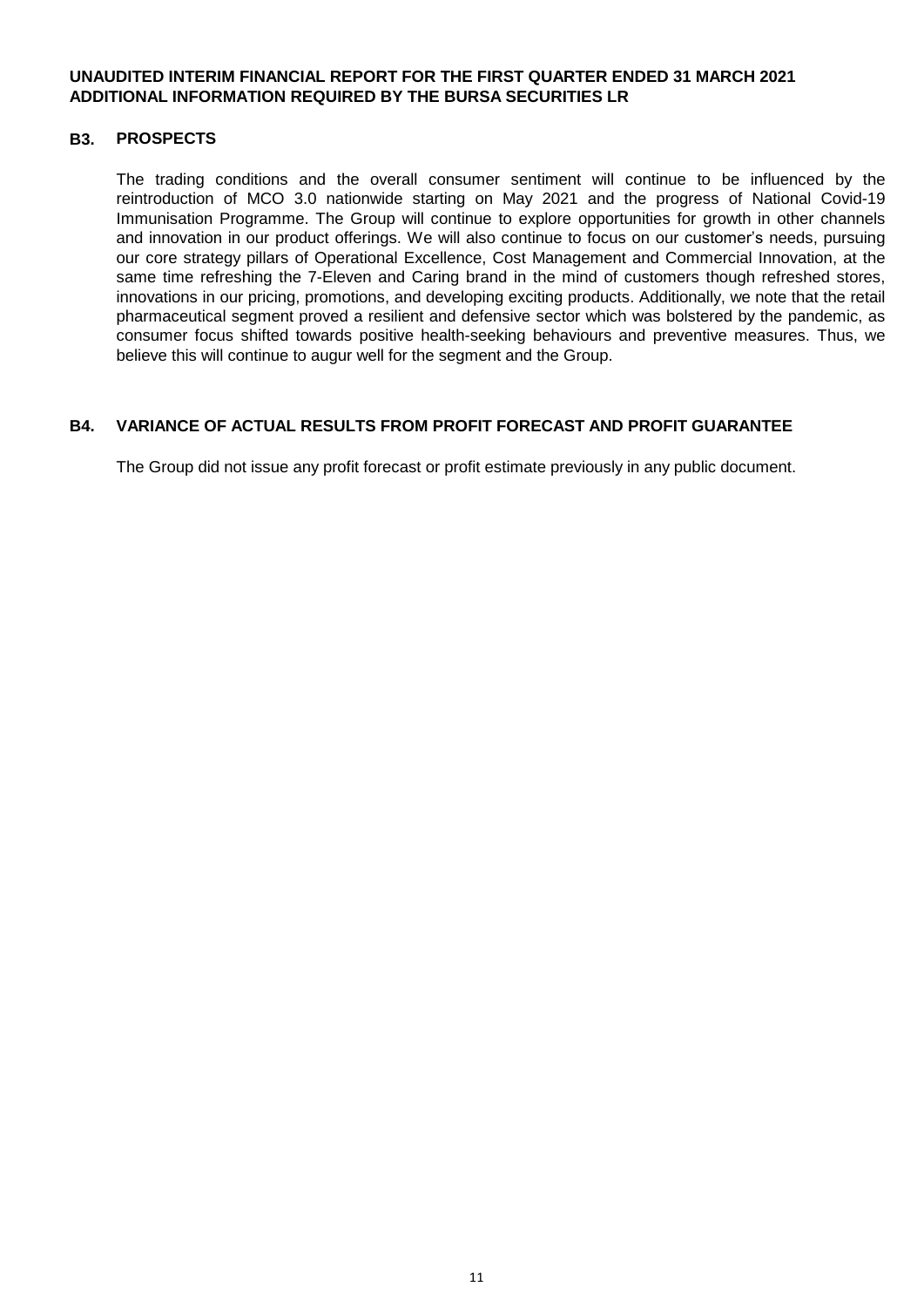## **B5. PROFIT FROM OPERATIONS**

Profit from operations is arrived at after charging/(crediting):

|                                            | <b>CURRENT AND</b><br><b>CUMULATIVE QUARTER</b><br>3 months ended |                            |
|--------------------------------------------|-------------------------------------------------------------------|----------------------------|
|                                            | 31.3.2021<br><b>RM'000</b>                                        | 31.3.2020<br><b>RM'000</b> |
|                                            |                                                                   |                            |
| Amortisation of intangible assets          | 1,129                                                             | 1,129                      |
| Amortisation of right of use               | 29,842                                                            | 21,921                     |
| Bad debts written off                      |                                                                   |                            |
| Depreciation of property, plant            |                                                                   |                            |
| and equipment                              | 17,644                                                            | 15,870                     |
| Dividend income                            | (15)                                                              | (29)                       |
| Fair value changes of FVTPL                |                                                                   |                            |
| for investments in quoted shares           | (1,789)                                                           | 1,258                      |
| Gain on foreign exchange                   |                                                                   |                            |
| translation differences                    |                                                                   | (30)                       |
| Interest income                            | (474)                                                             | (223)                      |
| (Gain)/Loss on disposal of property,       |                                                                   |                            |
| plant and equipment                        | (425)                                                             | 75                         |
| Property, plant and equipment              |                                                                   |                            |
| written off                                | 275                                                               | 261                        |
| Provision for and write off of inventories | 2,518                                                             | 3,223                      |

Other than as presented in the condensed consolidated statements of comprehensive income and as disclosed above, there were no gain or loss on disposal of quoted or unquoted investments or properties, impairment of other assets, gain or loss on derivatives and exceptional items included in the results of the current quarter and financial period ended 31 March 2021.

# **B6. TAXATION**

|                                          | <b>CURRENT AND</b><br><b>CUMULATIVE QUARTER</b><br>3 months ended |                            |
|------------------------------------------|-------------------------------------------------------------------|----------------------------|
|                                          | 31.3.2021<br><b>RM'000</b>                                        | 31.3.2020<br><b>RM'000</b> |
| Income tax:<br>Current period provision  | 7,938                                                             | 9,045                      |
| Deferred tax:<br>Relating to reversal of |                                                                   |                            |
| temporary differences                    | (1,070)                                                           | (671)                      |
|                                          | 6,868                                                             | 8,374                      |

Income tax expense is recognised based on management's best estimation. The Group's consolidated effective tax rates for the current quarter and financial period ended 31 March 2021 were higher than the Malaysian's statutory tax rate mainly due to certain expenses not deductible under tax legislation.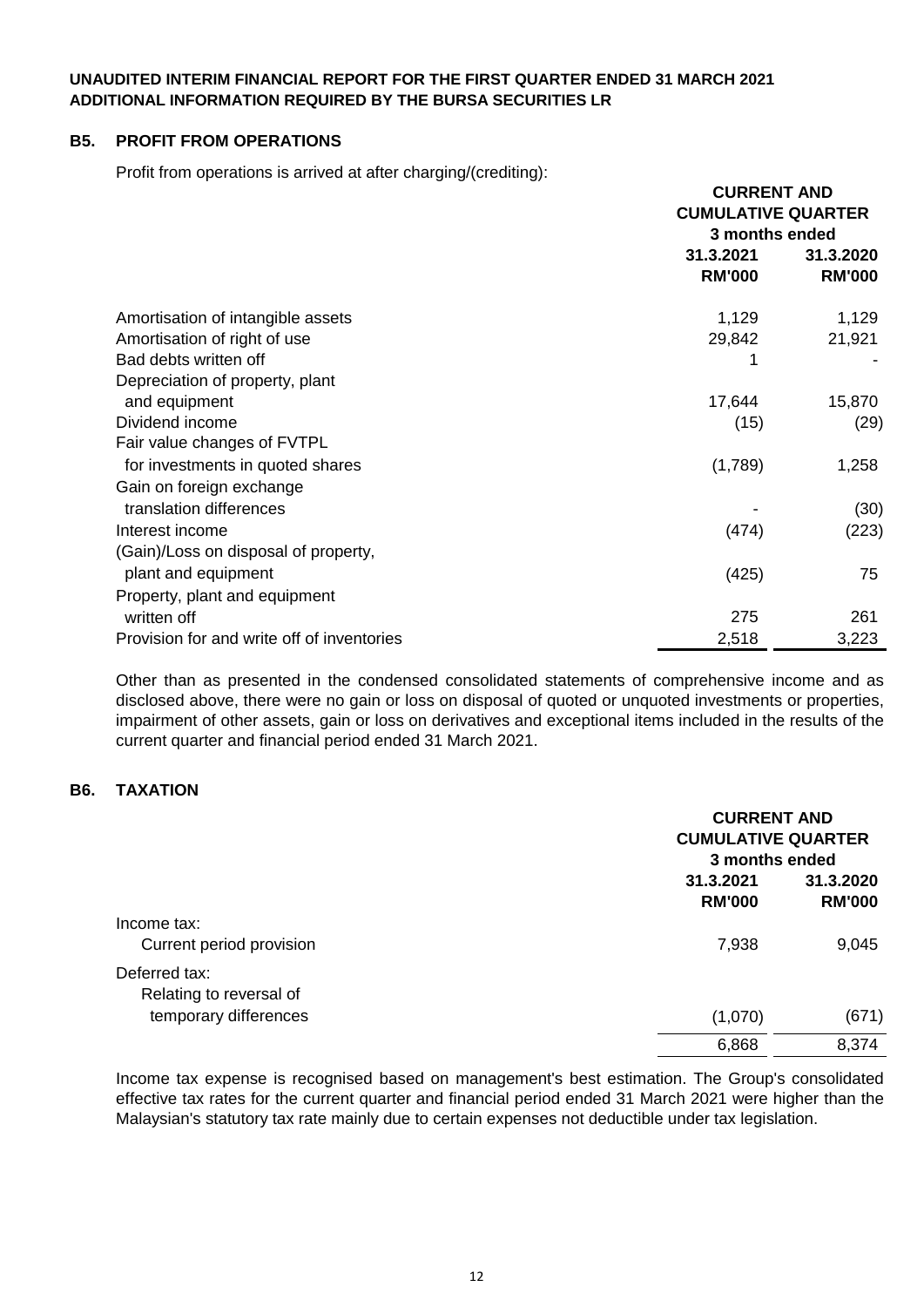## **B7. STATUS OF CORPORATE PROPOSALS**

There were no corporate proposals announced but not completed at the date of this report.

### **B8. GROUP BORROWINGS**

The Group borrowings which are denominated in Ringgit Malaysia ("RM") as at 31 March 2021 are as follows: -

|                                   | <b>Unaudited</b><br>As at  | <b>Audited</b><br>As at     |
|-----------------------------------|----------------------------|-----------------------------|
|                                   | 31.3.2021<br><b>RM'000</b> | 31.12.2020<br><b>RM'000</b> |
| Short term borrowings<br>Secured: |                            |                             |
| Term loan                         | 39,562                     | 39,225                      |
| Unsecured:                        |                            |                             |
| Bankers' acceptances              | 88,620                     | 82,940                      |
| Term loan                         | 22,282                     | 19,200                      |
| Revolving credit                  | 80,000                     | 60,000                      |
|                                   | 230,464                    | 201,365                     |
| Long term borrowings<br>Secured:  |                            |                             |
| Term loan                         | 309,857                    | 325,710                     |
| Unsecured:                        |                            |                             |
| Term loan                         | 22,432                     | 6,000                       |
|                                   | 332,289                    | 331,710                     |
| <b>Total borrowings</b>           |                            |                             |
| Bankers' acceptances              | 88,620                     | 82,940                      |
| Term loan                         | 394,133                    | 390,135                     |
| Revolving credit                  | 80,000                     | 60,000                      |
|                                   | 562,753                    | 533,075                     |

### **B9. MATERIAL LITIGATION**

On 9 November 2020, 7EMSB, a wholly-owned subsidiary of the Company and another company, Qinetics Solutions Sdn Bhd ("Qinetics") had filed a Writ of Summons together with Statement of Claim against one Nabil Bin Feisal Bamadhaj ("Nabil") and Dego Malaysia Sdn Bhd (previously known as Myinteractivelab Sdn Bhd) ("Dego") for respective claims arising from a Subscription Agreement dated 27 December 2019 ("SA") made between 7EMSB, Encik Nabil and Dego ("the Parties") and a Share Sales Agreement ("SSA") dated 11 September 2019 made between Qinetics and Nabil ("the HC Suit").

On 12 April 2021, all parties to the legal action have reached an amicable settlement and recorded a Consent Judgment (a sealed copy of which was extracted on 14 April 2021) at Kuala Lumpur High Court ("Settlement"). The Settlement will envisage, amongst others, both Encik Nabil Bin Feisal Bamadhaj and Dego Malaysia Sdn Bhd to pay a sum of RM2,800,000 ("Settlement Sum") to 7-Eleven and Qinetics Solutions Sdn Bhd as full and final settlement of the claims made against them. The Settlement will not have any material effect on the earnings, net assets and gearing of the SEM Group for the financial year ending 31 December 2021.